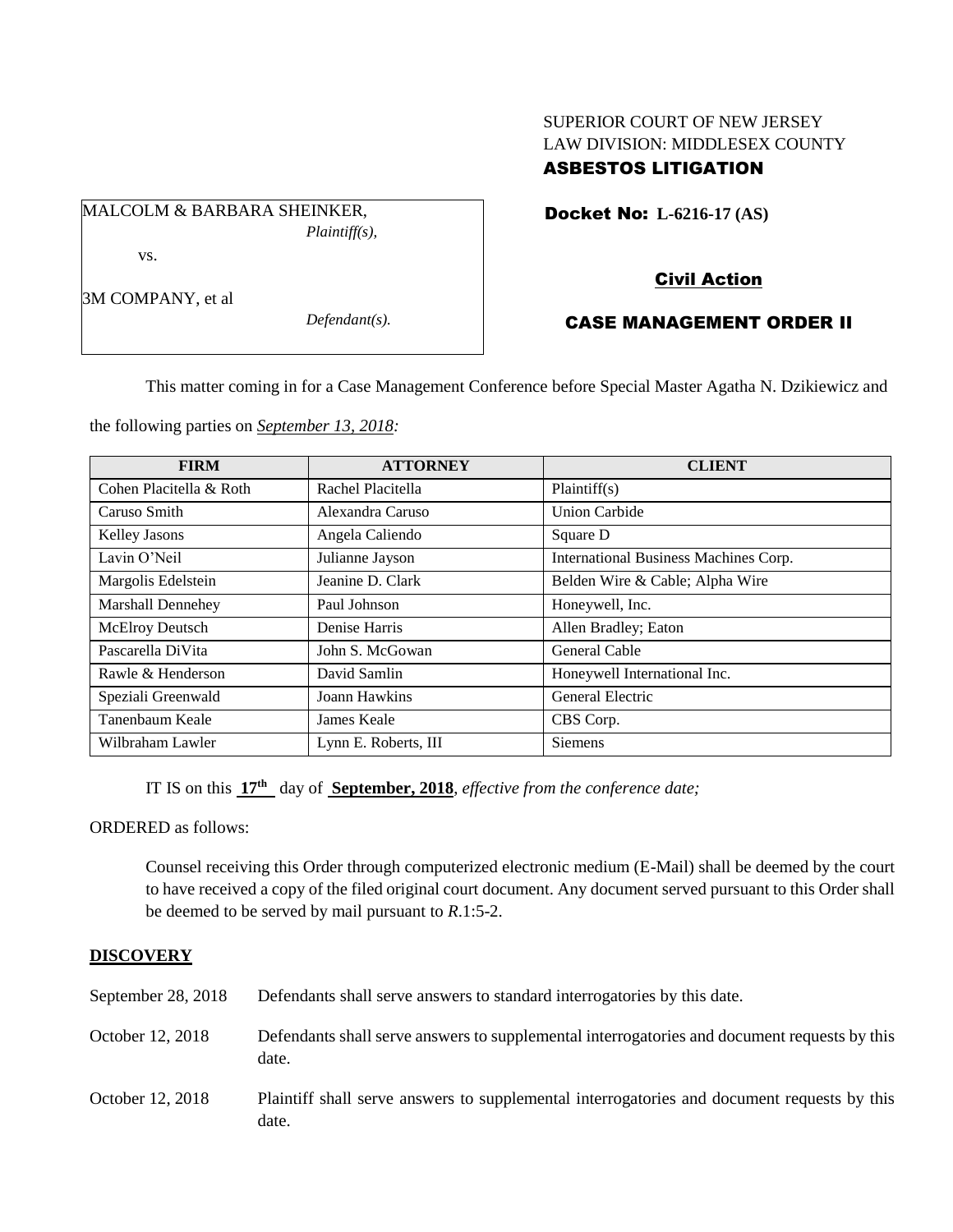- November 16, 2018 Fact discovery, including depositions, shall be completed by this date. Plaintiff's counsel shall contact the Special Master within one week of this deadline if all fact discovery is not completed.
- December 14, 2018 Depositions of corporate representatives shall be completed by this date.

## **EARLY SETTLEMENT**

March 15, 2019 Settlement demands shall be served on all counsel and the Special Master by this date.

## **SUMMARY JUDGMENT MOTION PRACTICE**

| January 18, 2019 | Plaintiff's counsel shall advise, in writing, of intent not to oppose motions by this date. |
|------------------|---------------------------------------------------------------------------------------------|
| February 1, 2019 | Summary judgment motions shall be filed no later than this date.                            |
| March 1, 2019    | Last return date for summary judgment motions.                                              |

#### **MEDICAL DEFENSE**

- January 14, 2019 Plaintiff shall serve medical expert reports by this date.
- April 1, 2019 Defendants shall identify its medical experts and serve medical reports, if any, by this date. In addition, defendants shall notify plaintiff's counsel (as well as all counsel of record) of a joinder in an expert medical defense by this date.

#### **LIABILITY EXPERT REPORTS**

- January 14, 2019 Plaintiff shall identify its liability experts and serve liability expert reports or a certified expert statement by this date or waive any opportunity to rely on liability expert testimony.
- April 1, 2019 Defendants shall identify its liability experts and serve liability expert reports, if any, by this date or waive any opportunity to rely on liability expert testimony.

## **EXPERT DEPOSITIONS**

April 30, 2019 Expert depositions shall be completed by this date. To the extent that plaintiff and defendant generic experts have been deposed before, the parties seeking that deposition in this case must file an application before the Special Master and demonstrate the necessity for that deposition. To the extent possible, documents requested in a deposition notice directed to an expert shall be produced three days in advance of the expert deposition. The expert shall not be required to produce documents that are readily accessible in the public domain.

#### **PRE-TRIAL AND TRIAL**

October 23, 2018 The settlement conference previously scheduled on this date is **cancelled**. April 11, 2019 @ 10:00am Settlement conference. All defense counsel shall appear with authority to negotiate

 $\_$  ,  $\_$  ,  $\_$  ,  $\_$  ,  $\_$  ,  $\_$  ,  $\_$  ,  $\_$  ,  $\_$  ,  $\_$  ,  $\_$  ,  $\_$  ,  $\_$  ,  $\_$  ,  $\_$  ,  $\_$  ,  $\_$  ,  $\_$  ,  $\_$  ,  $\_$  ,  $\_$  ,  $\_$  ,  $\_$  ,  $\_$  ,  $\_$  ,  $\_$  ,  $\_$  ,  $\_$  ,  $\_$  ,  $\_$  ,  $\_$  ,  $\_$  ,  $\_$  ,  $\_$  ,  $\_$  ,  $\_$  ,  $\_$  ,

settlement and have a representative authorized to negotiate settlement available by